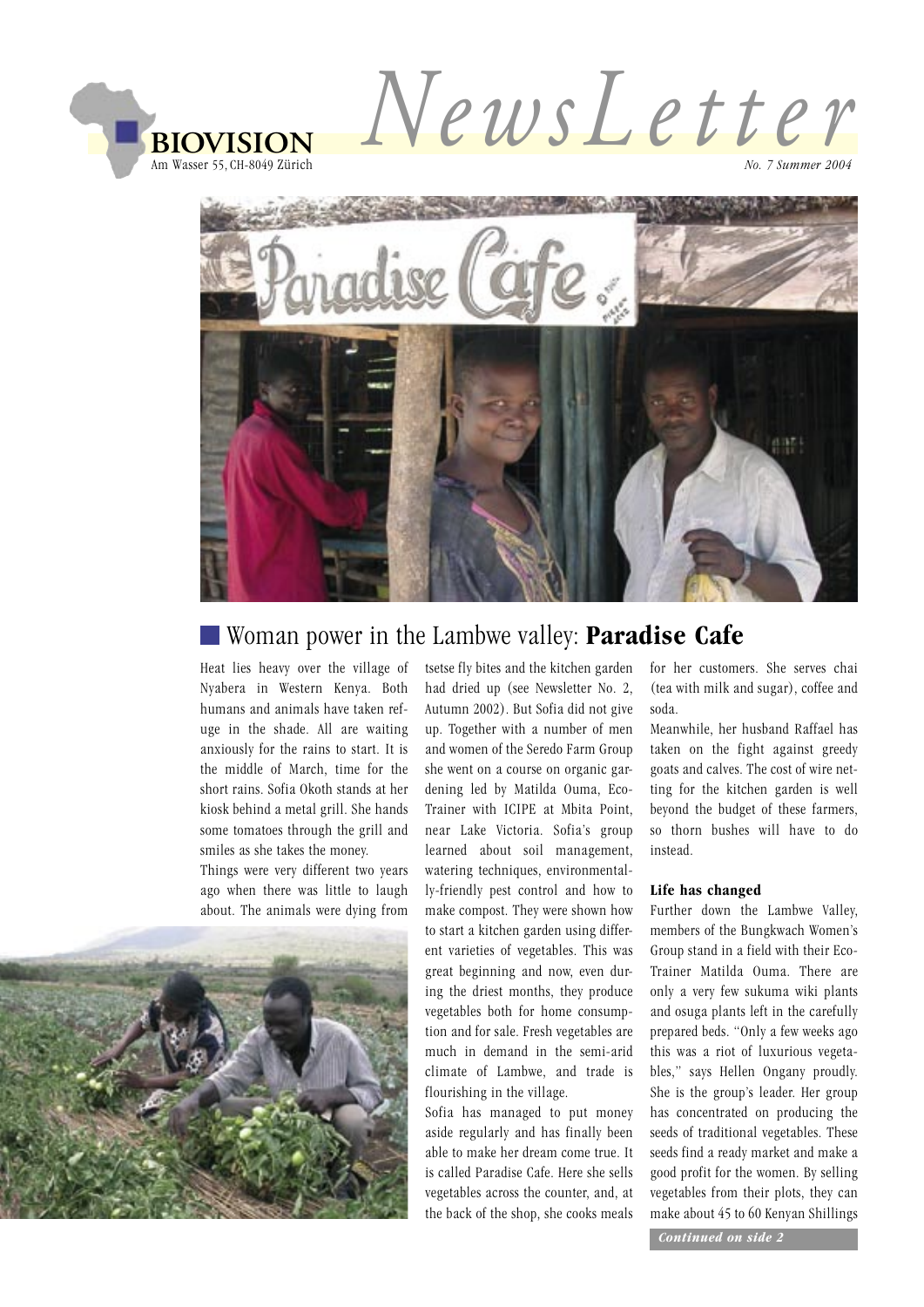**Editorial**



*Women work very hard in my country. The wellbeing of our children and families depends on us. In addition, there is the everlasting fight against poverty. When fate strikes, mothers, as the centre of the family, are directly affected. This is why, as an Eco-Trainer, I focus my work very much on women.* 

*Living standards here will only improve if the people have enough food and can earn enough to cover their basic needs. I follow this strategy faithfully in the organic gardens projects I lead in the Lambwe Valley. "Organic" in Africa means low producer costs. The organic method enables good returns, because it avoids expensive fertilisers and pest control methods. I am happy to see how good the results are. After a very short time my colleagues in the women's groups produce more vegetables both to take home and to sell for good prices in the market. They are happy to be able to provide a safe environment, food and education for their children and to invest in their future. They are now more independent of their men folk because they themselves are earners. Life for these women has become easier.*

*Matilda Auma Ouma Eco-Trainer, IPICE Field Station at Mbita Point, Kenya.*

*Picture caption on Page 2: Comparing mangoes: (left to right) Using combined IPM methods, partial IPM methods, and no IPM methods.* 



a day (about one Swiss Franc). At the market they can earn at least 100 Shillings, but this involves a strenuous walk plus carrying their goods. Compared to other households this is good money. With an appreciative look towards their Eco-Trainer, Margreth Oluoko says: "Our life has changed. We are much better off than before. We can feed our families more healthily. We are regularly able to buy fish, fats, soap and other household articles." Particularly important for these women is their newly gained independence. "We no longer suffer the humiliation of having to ask our husbands for money before going to the market. There is no longer any need to sell part of our maize or millet crop to get cash."

Matilda Ouma listens with a smile. Just a year ago she organised a week-long training course for these women. She had a student from the Kenya Institute of Organic Farming at her side to advise her. And now she sees the fruits of her work.

Suddenly the air is full of thunder. Huge black clouds appear and the rain falls like heavy curtains. The women leave the garden. Soon the first heavy drops fall on happy faces. The short rains have started.

*BioVision Project no 5207-01*

#### IP Mangoes from Maragua **Not all the problems have been solved**

With the help of the two BioVision colleagues, Brigitte Nyambo and Janet Maundu, a group of mango producers have tested protective measures against various fruit pests. The were able greatly to reduce the infestation with the aid of integrated pest control, but could not eliminate it entirely. The mango fruit fly proved particularly resistant. Tom Kameri, a mango grower, is quite impressed. " I learned a lot about mango diseases and environmentally-friendly treat-

ment. It's a pity that we didn't know about the IPM method earlier, we could have had higher yields". His colleague, James Irungu, is more critical. "The losses are still too great. I dare not move over entirely to integrated pest control."

The project is continuing and the problem of the fruit flies will be further researched. The farmers are also looking for competent partners to help with marketing their IP-mangoes.

*BioVision Project Nr 5203-02*

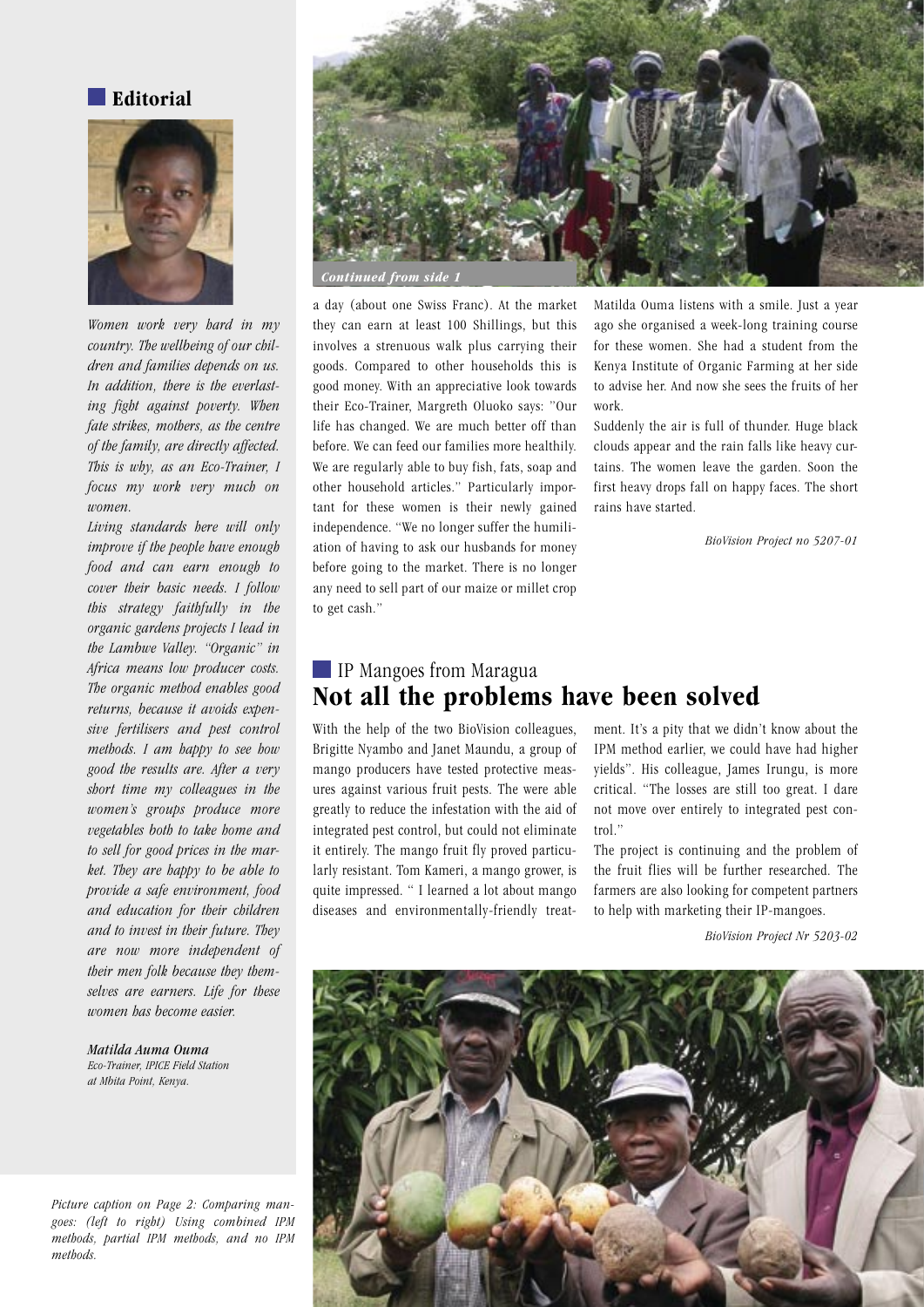## A day in the life of **Margaret Oluako, grandmother and farmer in the Lambwe Valley**

When it is not the rainy season our day begins at 5am. We get up and go to the fields. Breakfast has to wait. We need to make use of the cool early morning hours to plough. My husband Johnson, who is 70, leads the plough. I lead the six oxen. At ten o'clock we return from the fields and I make breakfast. Porridge of maize flour and warm water. Sometimes I add cooked beans. After that, I go to the vegetable garden to do some weeding before the sun gets too hot. I am a member of the Bungkwach Women's Group. We produce different kinds of vegetables and seeds (see main article). The income from the vegetables is very important for us. It gives our family a secure food supply as well as cash. Not long ago I made 300 Shillings (about 6 Swiss Francs) in one day at the market. That was a great day! I bought a school uniform with the money.

The officials from the Ministry of Agriculture have discovered us and show us off as a good example. This makes us very proud.

At 2 o'clock the children come home from school. By then I have to have nyoyo ready. This is maize with cooked beans. The three girls - Sinthia, Nouren, Hanna - and the little boy - Miky - are the children of my eldest son who died in hospital, two years ago, of a short severe illness. We do not know what caused his death. Our daughterin-law left us at that time but the grandchildren remained with us. Now, at 58, I am a mother for the second time. I am tired but I have no choice. I do what I can. After lunch I first wash the uniforms. The school demands clean clothes and we can only afford one set of clothing for each child.



Luckily there are enough trees and bushes near us so I don't have to spend too much time collecting firewood. Since I broke my arm I can no longer collect water from the well two kilometres away. We have asked our neighbour, who has a donkey, to bring us eight canisters, containing 20 litres each, every day. In the rainy season we collect water in a tank from the roof. My husband Johnson considers the lack of water as our greatest problem. For me, his illness is the worst thing. He used to be a teacher but he developed a severe psychological illness after he retired. Luckily he is now alright. But we had to spend all his pension on his treatment. Because of this the income from the vegetables is vital.

After supper Johnson or I read to the children from the Bible. We are Anglican Christians. The Bible is in Luo, our mother tongue. The three girls all sleep on a mattress on the floor, the little boy has a bed to himself. In the past this would have been my time to do handicrafts or housework. Nowadays I go to bed too, the moment the children are asleep. I allow myself this. After all, I have been a grandmother for a long time.

*Interview by Peter Luethi*

#### School roof provides water **Water for the school garden**

School buildings in Kenya normally look identical, but not the Osodo Primary School in Western Kenya. This school is remarkably different, flanked by two large water tanks each holding 45,000 litres. These fill up with water from the roof during the rainy season. The school now has enough water for drinking and to water the organic school garden. The 34 members of the 4K Clubs are taught to work in the garden, following organic guidelines. Once they have learned this new way of doing things, they will take their new knowledge home to their parents and it will spread. This project is part of a strategy worked out by Eco-Trainer Matilda Ouma (see main article). The water tanks were financed by a private Swiss woman donor and supplied via BioVision.

*BioVision Project no 5207-03*